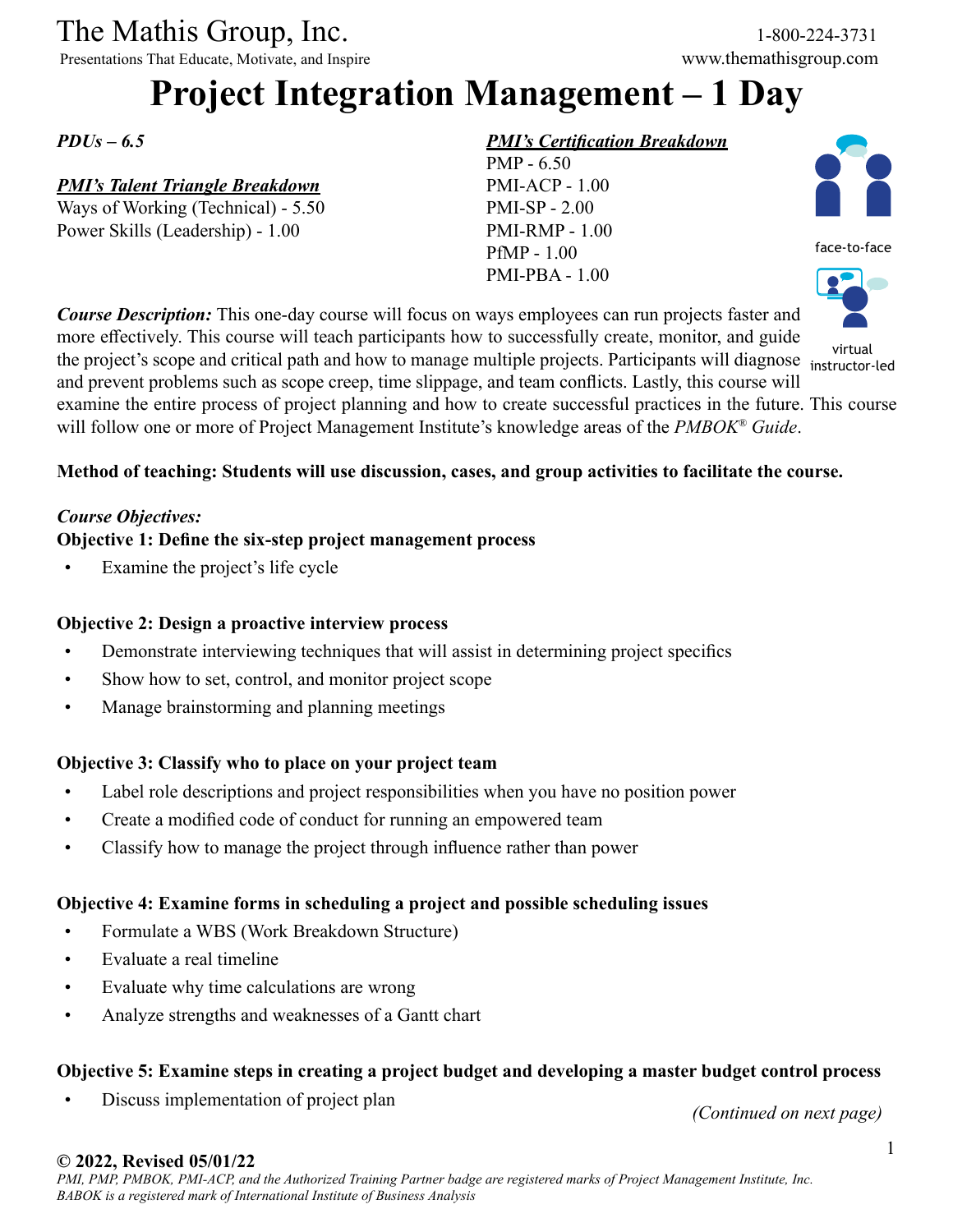# The Mathis Group, Inc. 1-800-224-3731<br>
Presentations That Educate, Motivate, and Inspire www.themathisgroup.com

Presentations That Educate, Motivate, and Inspire

#### **Objective 6: Identify important items which must be communicated in every project**

- Review who should be communicated to
- Describe ways to communicate bad news

## **Objective 7: Apply close down checklists and handoff procedures**

- Identify phase out of the project
- Perform a postmortem

### **Objective 8: Examine the integration process in project management**

- Examine integration skills needed by the project manager
- Define the three major processes in project integration
- Detail the integration process of project plan development
- Detail the integration process of project plan execution
- Detail the integration process of project change control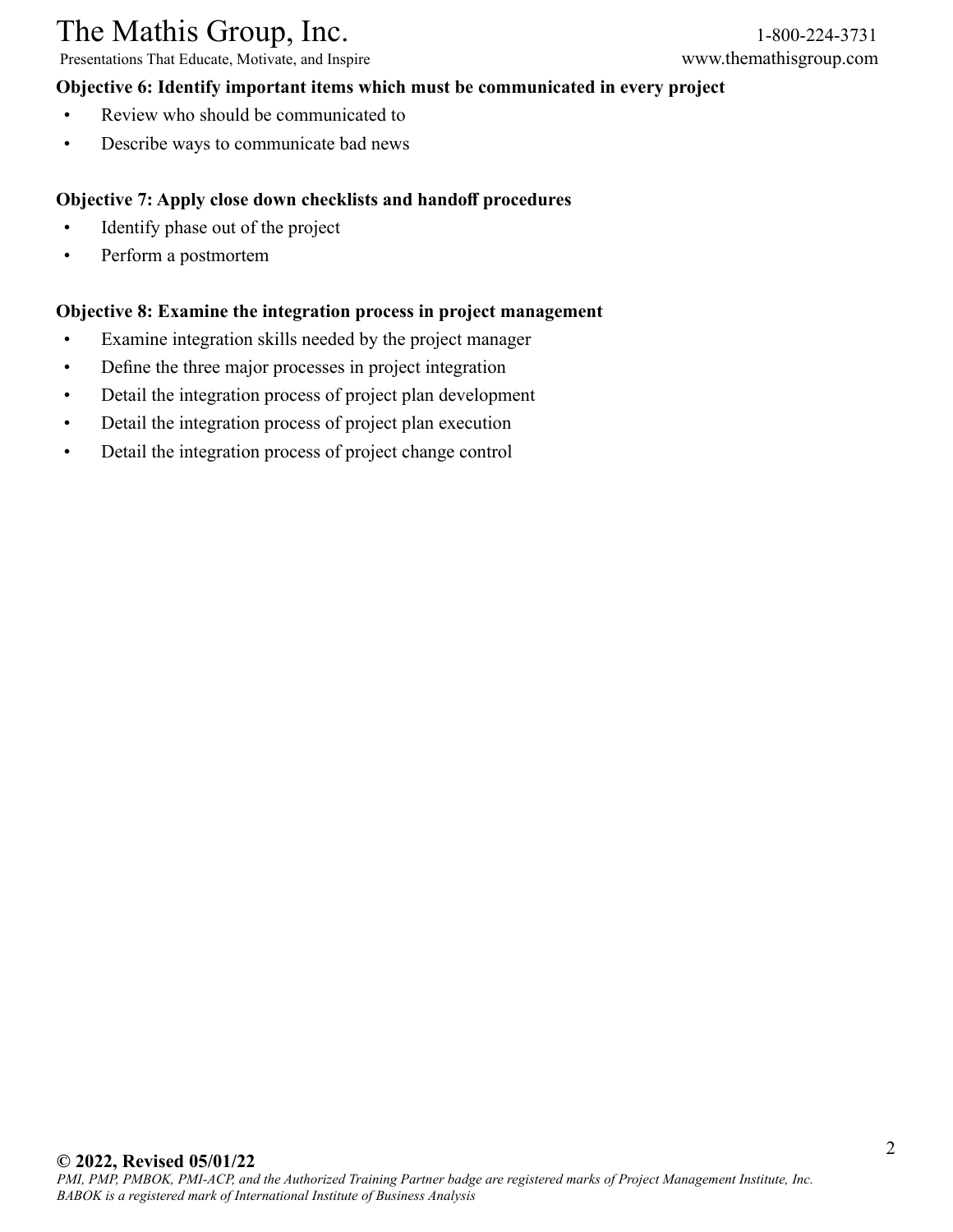# The Mathis Group, Inc. 1-800-224-3731<br>
Presentations That Educate, Motivate, and Inspire www.themathisgroup.com

Presentations That Educate, Motivate, and Inspire

# **Project Integration Management - 3 Day**

*PDUs - 19.5 CEUs - 2.0*

# *PMI's Talent Triangle Breakdown*

Ways of Working (Technical) - 15.50 Power Skills (Leadership) - 3.00 Business Acumen (Strategic) - 1.00

# *PMI's Certification Breakdown*





and guide the project's scope and critical path and how to manage multiple projects. Participants will diagnose and prevent problems such as scope creep, time slippage, and team conflicts. Lastly, this course will examine the entire process of project planning and how to create successful practices in the future. This course will follow one or more of Project Management Institute's knowledge areas of the *PMBOK® Guide*.

### *Method of teaching: Students will use discussion, cases, and group activities to facilitate the course.*

### *Course Objectives:*

#### **Objective 1: Define the six-step project management process**

- Examine the project's life cycle
- Assess five ways to give proper leadership within culture
- Identify the triple constraints of every project
- Define the project drivers

# **Objective 2: Design an agenda for the first project team meeting**

- Demonstrate interviewing techniques that will assist in determining project specifics
- Review constraint red flags to watch
- Show how to set, control, and monitor project scope
- Summarize major areas to brainstorm
- Manage brainstorming and planning meetings
- Identify a checklist for team meetings
- Analyze signs of poor updates

#### **Objective 3: Classify who to place on your project team**

- Label role descriptions and project responsibilities when you have no position power
- Create a modified code of conduct for running an empowered team
- Classify how to manage the project through influence rather than power

*(Continued on next page)*

# **© 2022, Revised 05/01/22**



virtual